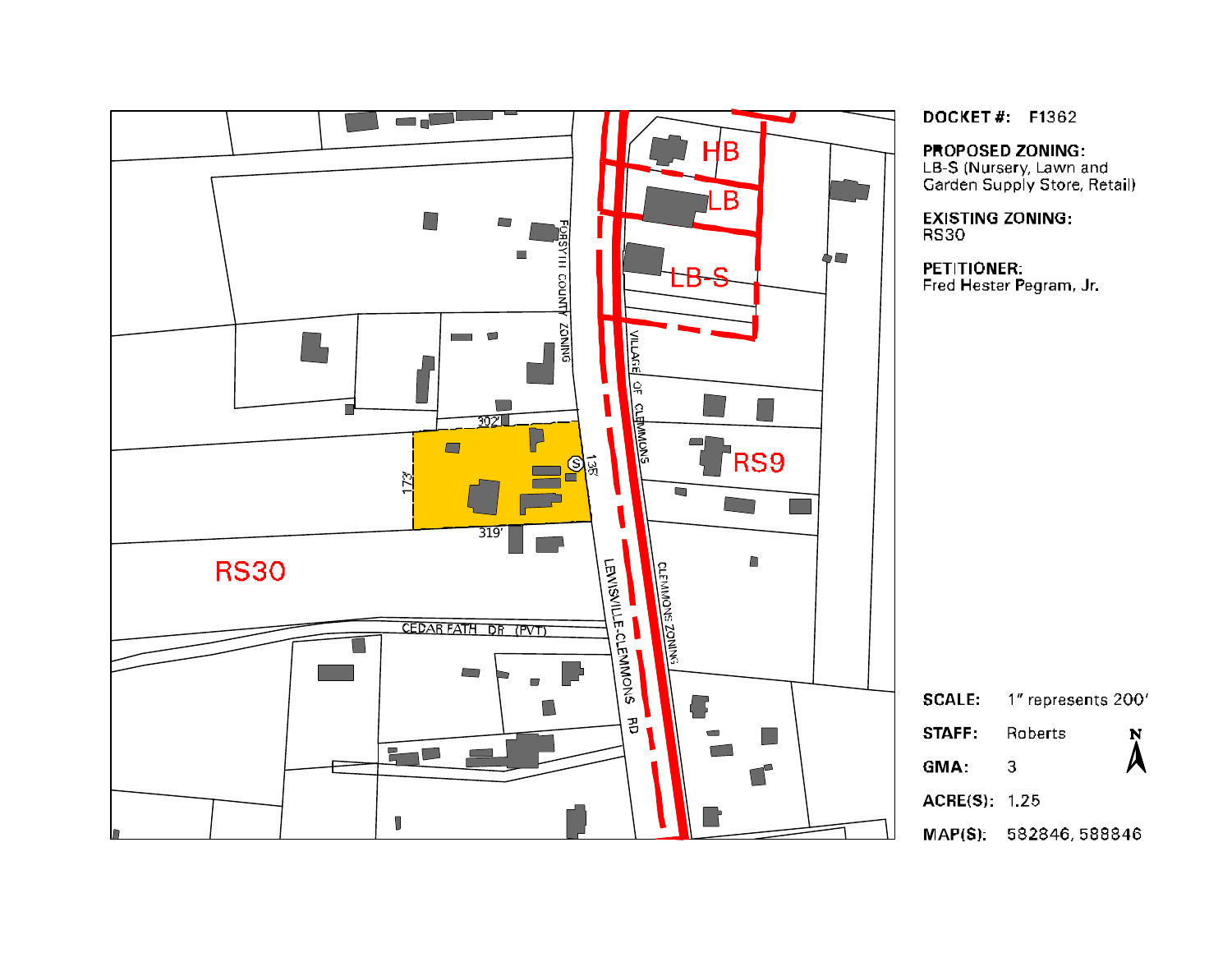## **DRAFT ZONING STAFF REPORT**

**DOCKET #** F-1362 **STAFF:** Gary Roberts

Petitioner(s): Fred Hester Pegram, Jr. Ownership: Same

## **REQUEST**

From: RS-30 Residential Single Family District; minimum lot size 30,000 sf To: LB-S Limited Business District (Nursery, Lawn and Garden Supply Store, Retail)

Both general and special use district zoning were discussed with the applicant(s) who decided to pursue the zoning as requested.

Acreage: 1.25 acres

## **LOCATION**

Street: West side of Lewisville-Clemmons Road south of Holder Road. Jurisdiction: Forsyth County.

## **SITE PLAN**

Proposed Use: Nursery, Lawn and Garden Supply Store, Retail. Square Footage: 150 sf plus 6,465 sf of display and storage area. Building Height: One story. Parking: Required: eight spaces; proposed: eight spaces. Bufferyard Requirements: Type II buffer adjacent to RS-30. Vehicular Use Landscaping Standards Requirements: UDO standards apply.

## **PROPERTY SITE/IMMEDIATE AREA**

Existing Structures on Site: Multiple greenhouse and storage buildings. Adjacent Uses:

- North Large lot single family residential zoned RS-30.
- East Large lot single family residential zoned RS-9.
- South Large lot single family residential zoned RS-30.
- West Large lot single family residential zoned RS-30.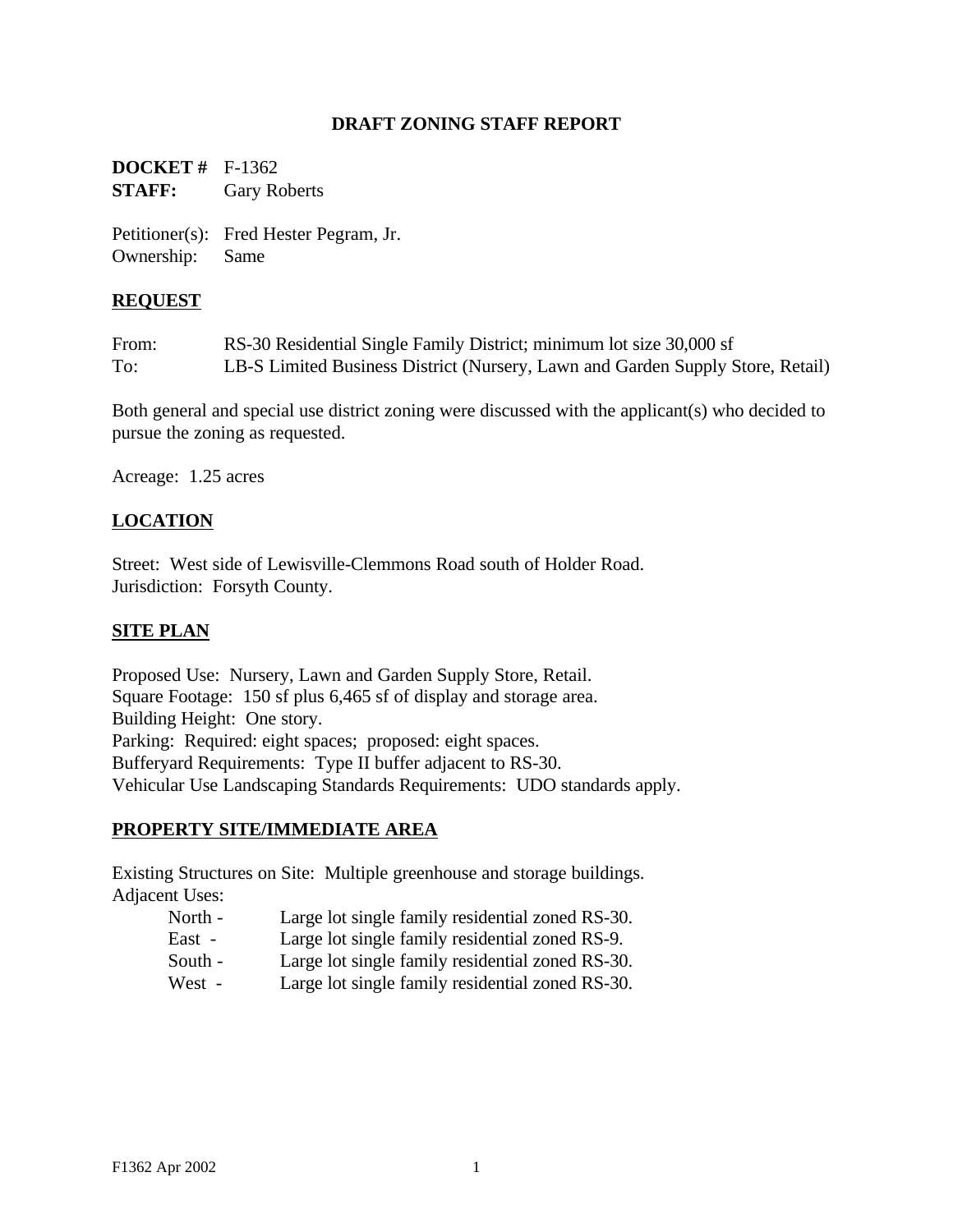## **GENERAL AREA**

Character/Maintenance: Well maintained single family residential homes with some modest sized commercial operations in the general vicinity, along a major thoroughfare, soon to be widened.

Development Pace: Moderate.

#### **PHYSICAL FEATURES/ENVIRONMENTAL REVIEW**

Impact on Existing Features: No additional development proposed.

Topography: Gradual slope downward toward the west.

Vegetation/habitat: Site is currently developed, some trees remain.

Water Supply Watershed: Yadkin River WS-IV.

Compliance with Watershed Protection Regulations: The maximum amount of impervious surface permitted in the WS-IV watershed for commercial projects in the balance of the watershed is 36%. While this limitation is only applicable to expansions in impervious surface and not existing development, the subject property, (which has now been subdivided from a larger lot), is already approximately 77% impervious.

## **TRANSPORTATION**

Direct Access to Site: Lewisville-Clemmons Road.

Street Classification: Major thoroughfare.

Average Daily Traffic Count/Estimated Capacity at Level of Service D (Vehicles per Day):

Lewisville-Clemmons Road between Peace Haven Road and Holder Road = 14,000/32,200

Trip Generation/Existing Zoning: RS-30

1.25 acres x  $43,560/30,000 = 1$  unit x 9.57 (SFR Trip Rate) = 9 trips per day Trip Generation/Proposed Zoning: LB-S

7,607/1,000 x 36.08 (Nursery/Garden Center Trip Rate) = 274 trips per day

Planned Road Improvements: TIP #U 3119, Lewisville-Clemmons Road, multi lane widening with sidewalks on east side. Project scheduled to begin in 2007.

Interior Streets: See condition noted below in Other Requirements.

Sidewalks: Future installation or bonding of sidewalk along frontage of Lewisville-Clemmons Road recommended as a condition.

## **HISTORY**

Relevant Zoning Cases:

1. F-1203; LB to HB; approved July 28, 1997; southeast corner of Lewisville-Clemmons Road and Holder Road, 500 feet northeast of current site; 0.66 acre; Planning Board and staff recommended approval.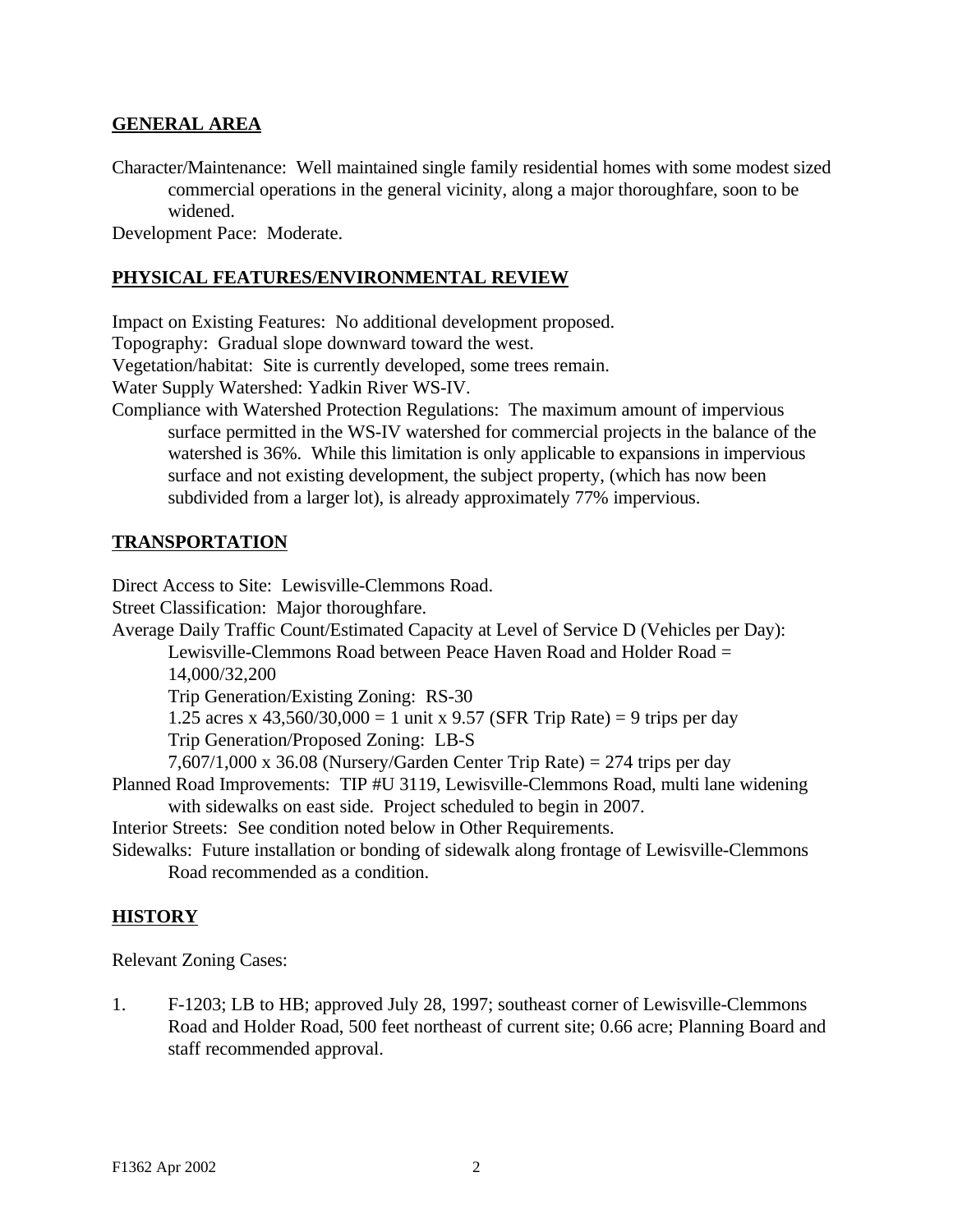- 2. F-973; R-5 and B-2 to B-2-S (Eating Establishments); approved November 26, 1990; east side of Lewisville-Clemmons Road approximately 250 feet northeast of current site; 1.10 acres; Planning Board and staff recommended approval.
- 3. F-258; R-5 to B-2; withdrawn September 11, 1972; west side of Lewisville-Clemmons Road approximately 500 feet south of current site; 3.7 acres; Planning Board and staff recommended denial.

# **CONFORMITY TO PLANS**

GMP Area (*Legacy*): Suburban Neighborhoods (GMA 3). Relevant Comprehensive Plan Recommendation(s): None. Area Plan/Development Guide: *Clemmons Area Development Guide* (1998). Relevant Development Guide Recommendation(s): Subject property is located within the

Lewisville-Clemmons Road Campus District of the area plan. It is recommended that the subject property be developed for mixed-uses out of the RM, LO, LB and NSB zoning classifications. It further recommends that larger tracts of land (as opposed to smaller fragmented tracts of land) be developed together to create a more comprehensively planned area. Additionally, it recommends that this district incorporate the US 158 Corridor District Standards as design guidelines. The most applicable of those are as follows:

- Any rezoning request should be special use rezoning and the submittal should include landscape plans and building elevations;
- There shall be an easement dedicated to the Village of Clemmons for the construction of a sidewalk with a minimum width of 5'. Additionally, between the sidewalk and Lewisville-Clemmons Road, there shall be a minimum of 8' reserved for the planting of trees at intervals of no less than 50';
- Where practical, the main entrances to all buildings shall be oriented to the street frontage except for campus-like developments as permitted for larger land tracts.
- Where practical, shared driveway connections with cross access and stub street connections to adjacent properties may be required.
- New structures shall be village-like in character and similar to existing structures in terms of bulk, scale, orientation, massing, major divisions or rhythms in the facade, and the proportion and relationship of windows and doors to the total surface;
- Buildings shall encourage the use of canopies, balconies and arcades to delineate between the ground level and upper levels and the use of display windows on the ground level;
- Building materials brick, wood or stone roofing should be shingles;
- Roofs should have slopes or pitched roofs;
- Facades shall enhance the pedestrian environment with porches, columns and cornices. Solid walls and blank exteriors are discouraged;
- Windows reflective glass and band windows are prohibited. Side walls of corner lots shall have windows similar to the front facade;
- Building height two and one-half stories  $(2.5)$ ;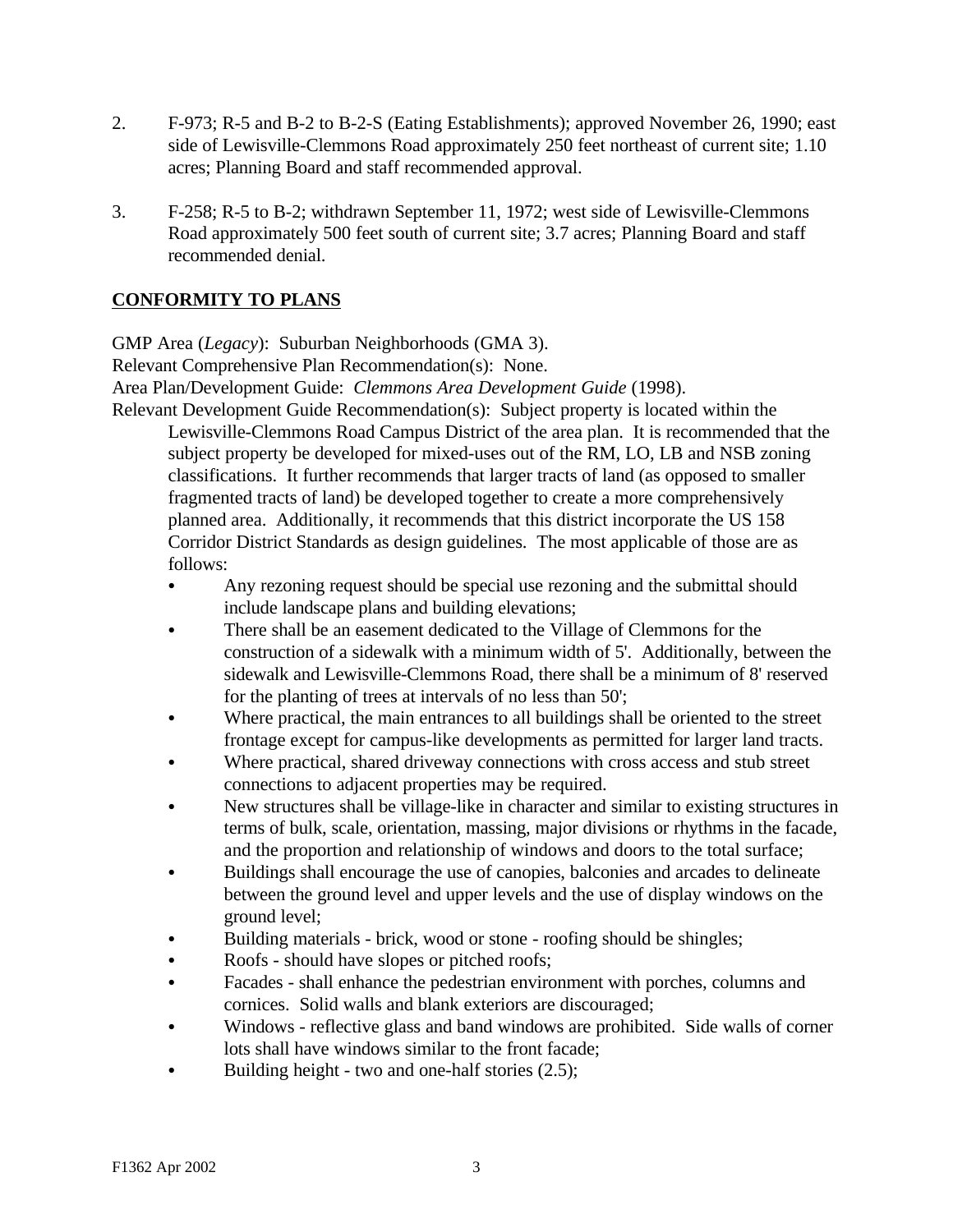- All main entrances shall be oriented towards the street frontage;
- The color of the building shall be compatible with surrounding buildings. Earth tones are encouraged;
- Exterior features, such as fences, utilities, outdoor furniture, signs and displays, shall be compatible with the mass and scale of such other improvements in the area. Chain link fences are prohibited;
- Service areas are to be located to the side or rear of buildings in visually unobtrusive manner and must be properly screened;
- Parking must be located to the side or rear of the buildings;
- Utilities must be placed underground for new service drops;
- Signs (see new Clemmons sign regulations)
- Driveways where practicable, shared driveways should be used with cross access easements;
- Lighting free standing exterior lights higher than 12' in height shall be of the "shoe-box" style and shielded to eliminate direct glare;
- Site Development Checklist requirements found in page 7 of the "Guide" that are applicable to all Special Use District rezoning requests.

# **ANALYSIS**

The subject petition is for the rezoning of a 1.25 acre portion of a larger 6.29 acre lot located on the west side of Lewisville-Clemmons Road from RS-30 to LB-S. Currently located on the property is the Blanket Creek Nursery which is classified as a bonafide farm and now operates in compliance with the UDO standards for RS-30 property. Specifically, the request would allow said operation to operate as a full fledged nursery and sell various supplies not grown on the property such as seed, straw, fertilizer, pots etc.

The property adjoins the Village of Clemmons corporate limits which follows Lewisville-Clemmons Road. This area immediately west of Lewisville-Clemmons Road and south of Styers Ferry Road is within the future annexation area of Clemmons and included with the "Campus District" of the *Clemmons Area Development Guide*. The general character of the area is somewhat transitional in nature. Lewisville-Clemmons Road is now being widened from a two lane facility to a four lane divided facility. The surrounding land use pattern is a mixture of older large lot residential uses zoned RS-30 and RS-9 and more recent commercial establishments to the north zoned HB, LB and LB-S. The development guide recommends comprehensively planned mixed use with RM, LO, LB or NSB zoning categories. While the rezoning petition is only for the first 320 +/- feet of lot depth, the development guide mixed use area includes the entire lot depth of over 1,650 feet and extends from Styers Ferry Road south to the rear lot line of the homes which front along Kenbridge Drive.

In light of the specific development guidelines contained within the development guide for the subject property, staff would typically be reluctant to recommend approval of individual, small scale requests. However, because the current request involves an existing operation, proposes no substantial changes in use or any additional buildings, staff is not opposed to this request for LB-S.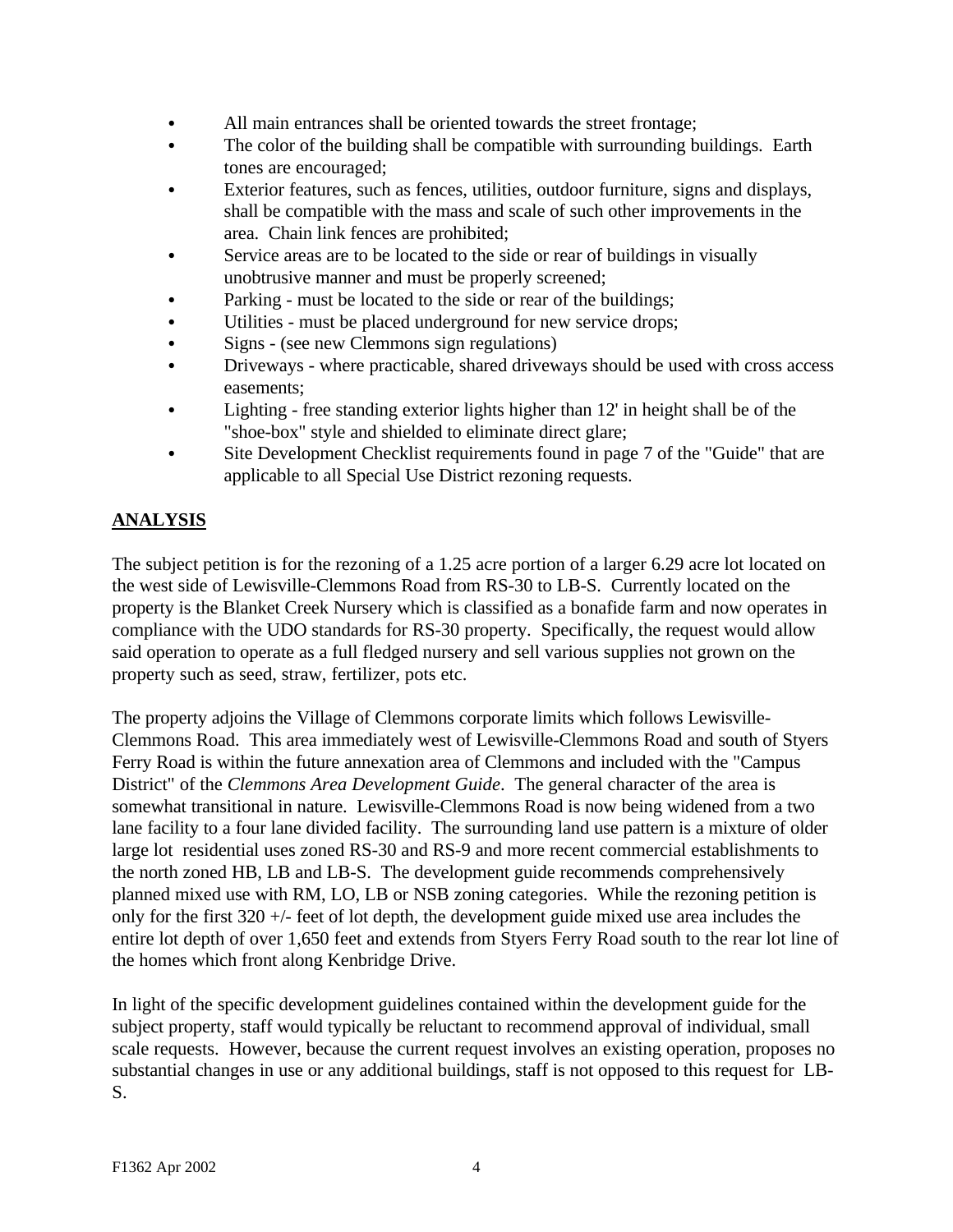However regarding the site plan there are some issues which need to be resolved in order to meet UDO requirements. The primary one being the Yadkin River WS-IV watershed impervious surface limits. The maximum area of impervious surface for projects without curb and gutter is 36%. The site plan depicts an existing impervious coverage of 77%. While existing impervious surface limits are only applicable to new development, because the subject property is a portion of a larger tax lot, the petitioner must either reduce the amount of impervious surface area or increase the size of the subject property. The latter option would entail the resubmittal of a new rezoning application. The remaining site plan issues are comparatively minor in nature and staff anticipates their resolution prior to the April 11 Planning Board meeting.

Staff recommends approval pending the resolution of the above mentioned site plan issues.

# **FINDINGS**

- 1. *Legacy* includes no specific recommendations for the subject request.
- 2. *Clemmons Area Development Guide* recommends a comprehensively planned mixture of uses with RM, LO, LB or NSB zoning categories.
- 3. The request is generally compatible with the general character of the surrounding area.

## **STAFF RECOMMENDATION**

Zoning: **APPROVAL** provided site plan can be modified to meet UDO requirements Site Plan: Staff recommends the following conditions: (Shelly - NO RECOMMENDATION FOR OR AGAINST?????)

## PRIOR TO THE ISSUANCE OF OCCUPANCY PERMITS

- a Streetyard and bufferyard trees shall be of a large variety as defined in UDO Section 3-4.10.
- b. Petitioner shall have 90 days following rezoning approval to submit an engineer sealed report regarding what, if any, improvements are needed in order to bring the existing structures on site into complinace with the NC State Building Code.

## C **OTHER REQUIREMENTS**

- a. Signage shall be in accordance with Village of Clemmons sign ordinance.
- b. Petitioner shall bond the cost of providing a sidewalk along Lewisville-Clemmons Road to be installed upon completion widening project.
- c. Petitioner shall note that future rezoning requests for the remaining portion of Tax Lot 314, Block 4427 may be subject to a public street right-of-way dedication and improvement requirement as part of a future public street network designed to serve the mixed use Lewisville-Clemmons Road Campus District as referenced in the *Clemmons Area Development Guide.*